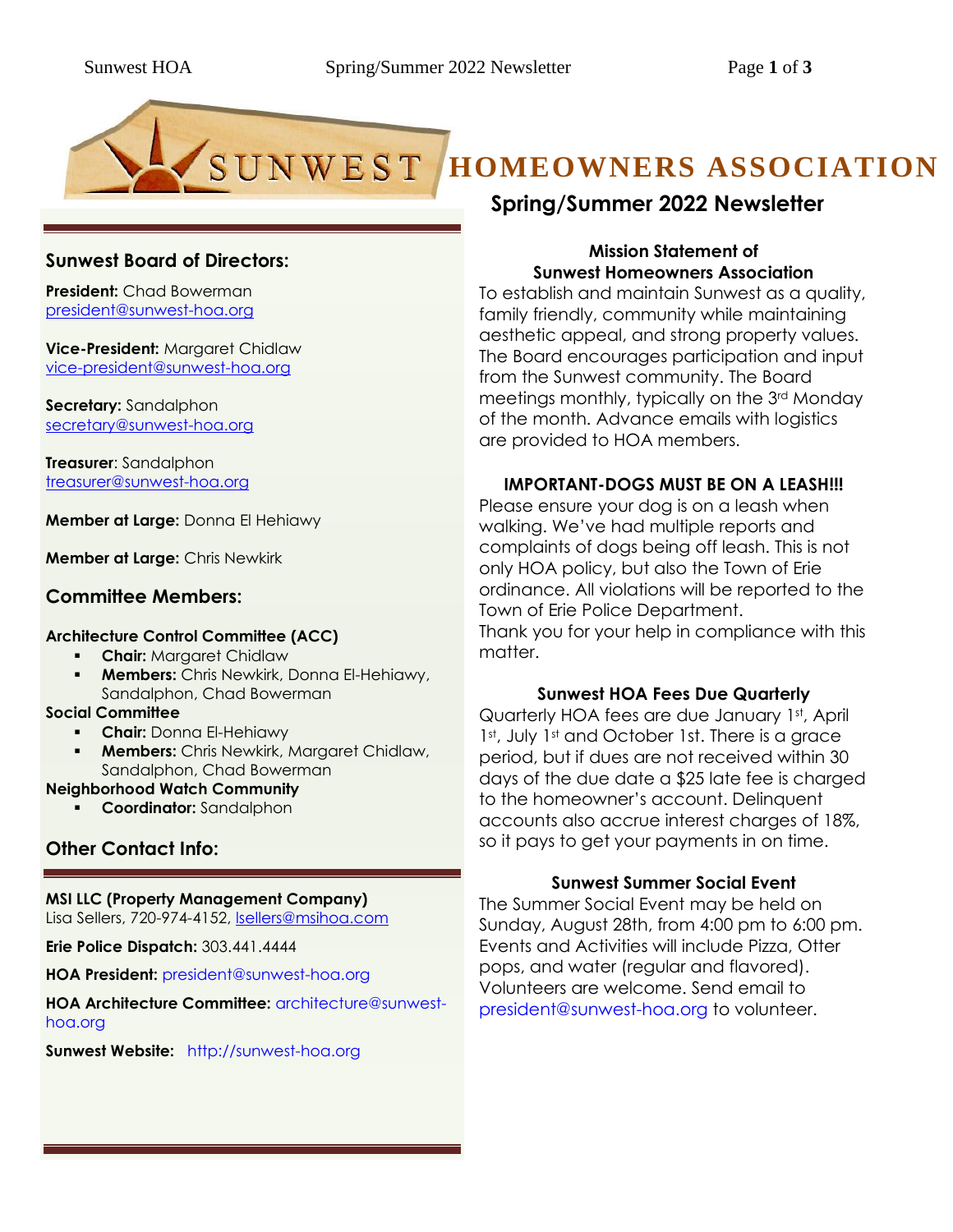#### **Notices & Letters**

If you receive a notice or letter from MSI, please reach out to them to discuss the topic. The goal is to open up a communication path to ensure action and bring the matter to closure.

# **Whose Sidewalk Is It?**

Homeowners may be surprised to discover the sidewalk along their property belongs to them. The Town of Erie enforces public right of way on the sidewalks, but the sidewalks belong to the property on which they are located. This means the homeowner is responsible for maintaining the sidewalk on their property in a safe condition. Sidewalks tend to heave or sink due to the unstable ground in our neighborhood. If there is a trip hazard on the sidewalk on your property you are responsible for fixing it. The Town of Erie and Sunwest HOA are not responsible for maintaining the sidewalks on private property. Just as important, the Town of Erie and Sunwest HOA accept no liability for injuries due to tripping and falling on a privately owned sidewalk. If you have a trip hazard on your sidewalk you are liable for any injuries due to a trip and fall on your property. If you want information on vendors who do sidewalk repairs you can email [president@sunwest-hoa.org.](mailto:president@sunwest-hoa.org)

# **Sunwest Neighborhood Watch**

Homeowners are reminded to call 911 in the event of an emergency. To report barking dogs, vandalism or a crime in progress (non-emergency) call police dispatch at 303-441-4444. To report Town of Erie code violations, or other police business call Erie PD at 303-926-2800 during normal business hours. Sunwest residents are the eyes and ears of Sunwest HOA. If you are aware of a violation of the CC&Rs or the Rules and Regulations please send an email to [president@sunwest-hoa.org](mailto:president@sunwest-hoa.org) with details of the violation, and a letter will be sent to the offending party.

# **Summer Lawns Need Water**

We applaud water conservation efforts, but homeowners still need to keep their lawns from turning brown. Sunwest HOA uses a weather monitoring system to reduce the amount of watering on the common areas by around 25%. The lawns are not emerald green, but they are not brown. Try to strike a balance to use the minimum amount of water without letting your lawn turn brown.

# **Keep Weeds and Trash Cans Out of Sight**

This time of year, weeds and trash cans are the most frequent CC&R violation. Keep the weeds down and the trash and recycling carts out of sight on non-collection days and avoid those annoying violation letters

#### **Summer Yard Work**

Summer is a good time to take care of the yard work you were putting off last winter and spring. Don't forget the trees and bushes in your yard need to be trimmed if they extend into the space above the sidewalks. The Town of Erie requires sidewalks have an 8-foot clearance above the ground free of tree limbs or other obstructions. Sunwest HOA has similar requirements so check out your trees and make sure they do not extend into the sidewalk space. That goes for ground cover that is creeping onto the sidewalk. Ground cover and bushes needs to be trimmed back off the surface of the sidewalk.